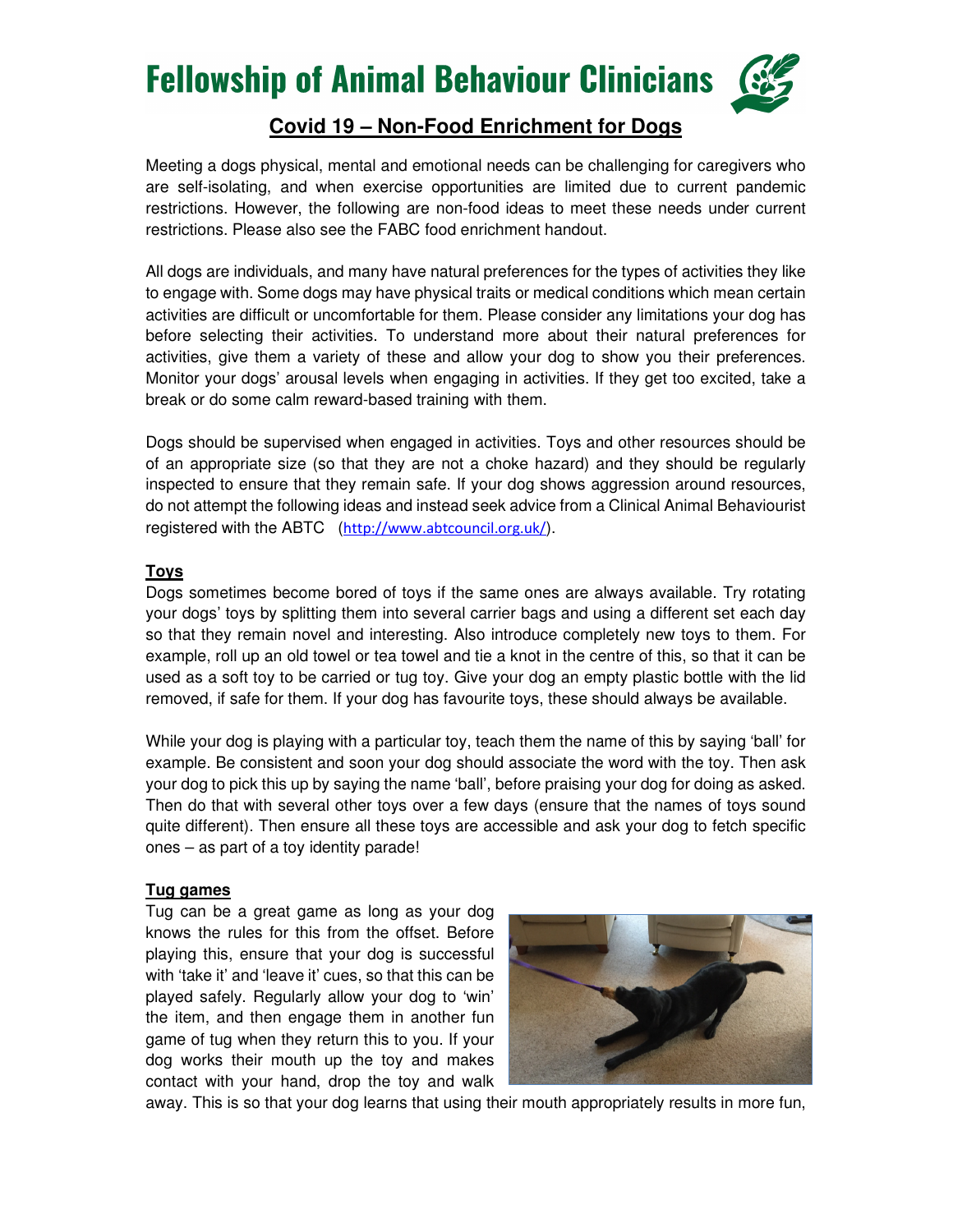

whereas using their mouth inappropriately has boring outcomes. If your dog needs some help calming down after a tug game, direct them onto a calming chew activity or rewarding training session.

### **Search games**

Teach your dog to find a hidden toy. To do this, place them behind a stairgate or ask someone else in your home to gently hold their collar; then whilst your dog watches, hide the toy under an upturned plant pot, cup or other item which they can easily knock over. Allow your dog to approach, and as they sniff and paw the pot, praise them and turn the pot over if necessary. Then add a second empty pot and allow your dog to show you (by sniffing and pawing) the pot which has the item inside. Again, praise them when they get this right. Then add a third pot and repeat this as your dog becomes familiar with this new game. If your dog chooses the wrong pot, don't respond. This game can then be varied so that it is done with various toys and pots, and in various parts of the home and/or garden.

To play 'hide and seek' with your dog, wait until they are not paying attention to you and then slip behind a large piece of furniture or a garden tree, before calling their name. When your dog finds you, reward this success by praising them and engaging them in a toy game.

### **Destruction**



Many dogs love to chew or destroy items. A range of non-food chews are available for dogs, including moulded plastic (i.e. Nylabone®), Kong's® and commercial tree roots. Chews should be carefully selected, as there can be risks associated with choking and splintering. Dogs should be supervised when they have access to a chew. Anything that is brittle and can splinter, or where there is risk of choke-sized pieces breaking away, should be removed.

Dogs can also be given cardboard to chew and destroy, although this should only be given in small quantities for dogs that consume this. Consider kitchen or toilet roll cardboard or cardboard boxes (with staples, sticky paper and other hazards removed). Cardboard boxes can contain high-value toys, or shredded paper / balls of waste paper and toys.

#### **Digging**

Many dogs love to dig, but this is often not welcome in our gardens. Instead, if you have a garden, set aside a designated digging area. This could be a size-appropriate sandpit, large bucket or wooden crate without splinters. If this is tall or not sturdy, submerge it in the ground. This can then contain non-toxic soil or sand. You can encourage your dog to dig for buried 'treasure'. To do this, show them a toy that they like, and then partially bury this in the digging pit. As your dog becomes skilled with finding their treasure, bury this deeper.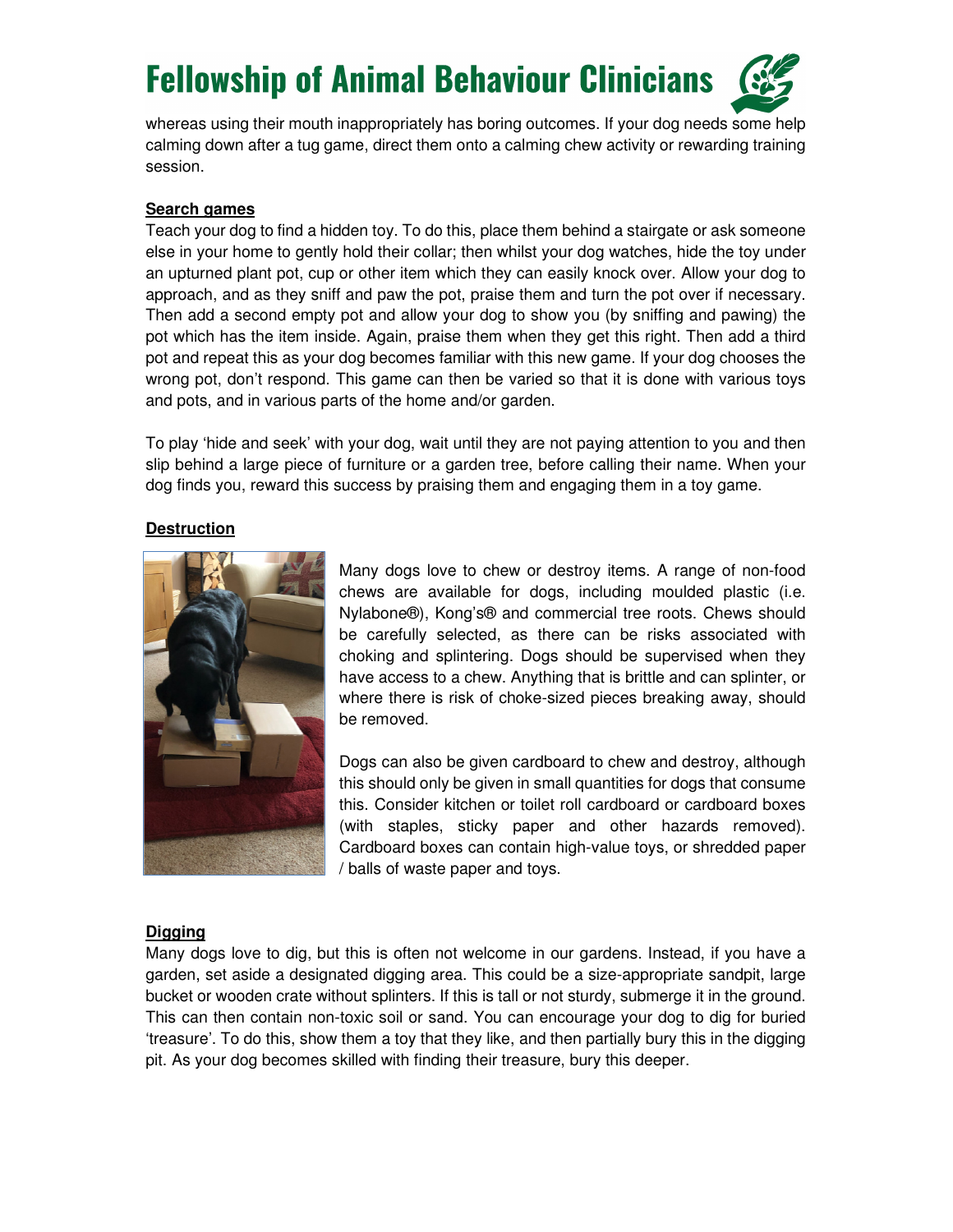

## **Fetch**

For fetch games indoors or in the garden, choose an appropriately-sized ball, soft toy or Frisbee and throw and allow your dog to chase it. When they pick this up, call them back and praise them for returning, before throwing this again. If your dog is reluctant to return to you with the toy, introduce this game under calm circumstances and initially just drop the toy and encourage your dog to give it back to you (using praise and/or high-value food treats). Then do this with you gently tossing the toy away from you at gradually-increasing distances. If your dog is reluctant to release the toy, encourage this by having several identical or equal-value toys and throw one in the opposite direction as soon as the first toy is picked up.

## **Find it**

Make 'find it' training easy initially, by placing your dog behind a stairgate or asking someone else in your home to gently hold their collar. Show your dog their toy and stay in sight whilst you hide this behind a cushion or piece of household/garden furniture. Your dog should then be released to find the item. Say 'find it' as your dog searches for this, and praise them when they find it. Practise this by hiding the toy in various areas which will be easy for your dog to find, and don't move onto more challenging areas until your dog is successful at this level.

This training can be used to the advantage of caregivers, by being made into a 'where are my keys' game, for example. The principles for this are the same as described above, apart from the keys should be made very easy for your dog to pick up (you may need to attach a soft item to the key chain), and you should introduce a specific cue such as 'find my keys'. Make this easy initially, but gradually more challenging over time.

## **Training**

Toys can be given as training rewards for exercises which your dog is already familiar with (i.e. 'sit' or 'stay') through to newly-introduced cues and exercises. Training sessions should initially be short and in areas with minimal distractions. Training should always be 'good fun' for both the dog and their caregiver, and dogs should be set up to succeed. Please refer to dog training resources, including online ones, developed by members of the Fellowship of Animal Behaviour Clinicians, or of those registered as Animal Training Instructors with the Animal



Behaviour and Training Council (http://www.abtcouncil.org.uk/).

## **Indoor or garden obstacle course**

Agility or obstacle courses can be introduced in the home or garden, in a calm manner to encourage focus. Plan an obstacle course based on items you already own – these could be chairs or table legs to go under or weave around, a blanket draped over a garden or coffee table as a tunnel, a broom handle (propped on a small stack of books or bricks either end) to create a mini-jump, a hula-hoop for jumping through, obstacles to weave around and a mat for sitting on. Decide on a sensible layout for these which allow your dog to move around them comfortably, away from breakable items or hazards. Then introduce your dog to each piece of equipment individually, by luring them to use these using a food or toy treat. Make this good